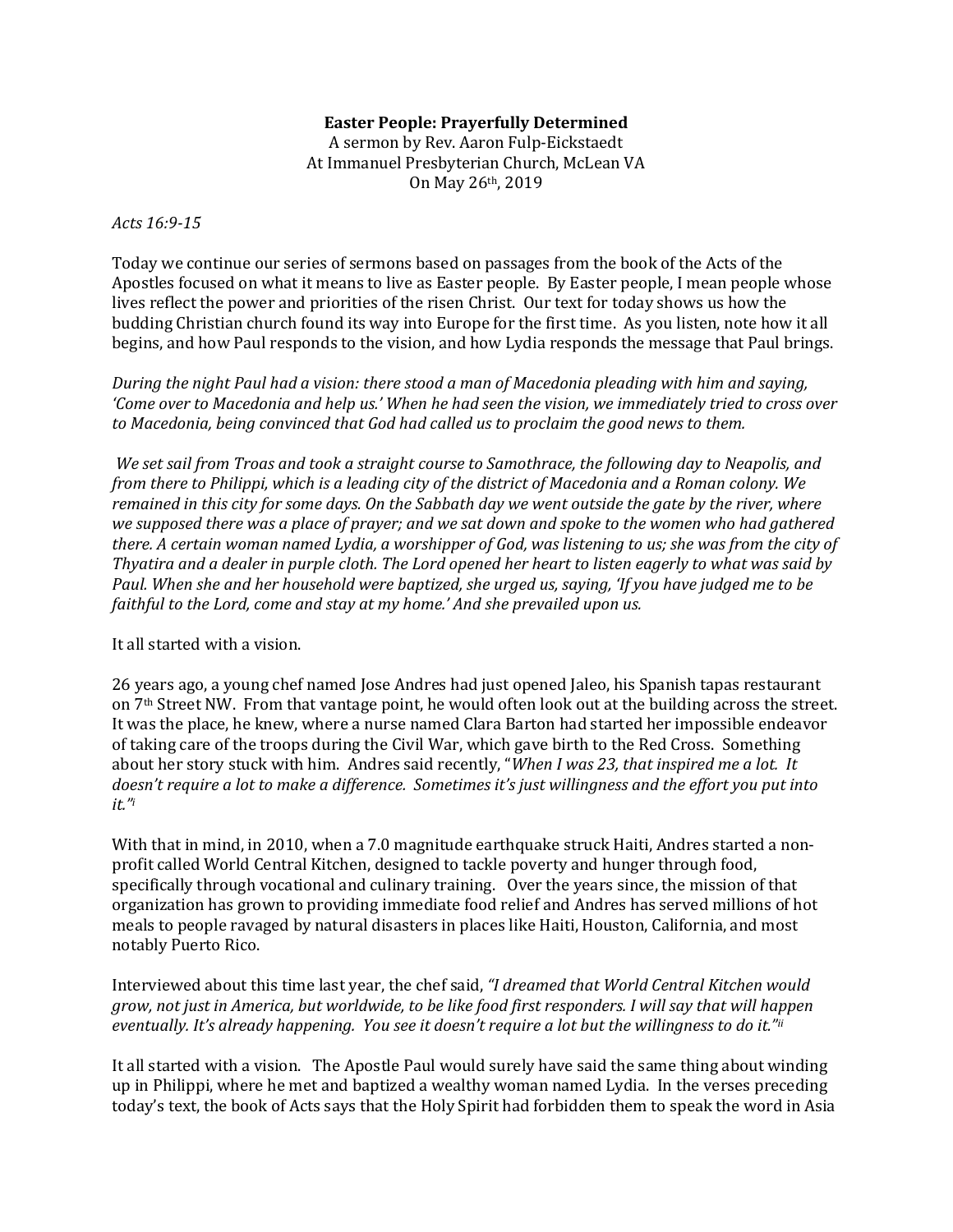and that the Spirit of Jesus did not allow them to go into Bithynia. That's when, one night, Paul had a waking dream, where he saw a man from Macedonia begging him to come over to Macedonia and help us. After he saw it, and this is what grabbed me, he and his companions i*mmediately* tried to cross over, being *convinced* that God had called them to come and proclaim the good news to the people there.

What strikes me about the text is not so much that Paul had the vision from God, but that he followed through on the vision of a man crying for help. Because despite what Jose Andres says, it requires more than just willingness to respond to and help realize a vision. Oh, willingness is important, no doubt. It is essential. But it also takes openness and prayer and **determination.** 

It takes prayer (or better yet, its close cousin meditation) to help nurture the sort of spiritual openness needed to glimpse a vision to begin with—and to discern whether it is from God. My guess is that Paul and his companions were spending a lot of time in prayer as they sought to figure out where God was guiding them. The vision didn't just pop up in the night. Prayer had readied and opened them to receive it.

It is worth talking here about the different ways we talk about having a vision in our wider secular culture. Much of the time, such conversations are cast in the light of where **we** see ourselves going and what **we** see ourselves being and doing in the future. There is value in that, it charts a course, but there's not a lot of transcendence in it.

I'd venture a guess that if we asked members of the graduating class of Langley or McLean or Woodlawn or Madison or Yorktown or TJ or any of other schools private or public around here, what is your vision for your future life? more than half of them—not our kids, not Immanuel kids of course—would give an answer like, "I don't know. Go to college, graduate, find a job where I can make money so that I can have the sort of life that I want." They may have a career picked out, perhaps even one in a helping profession, but a true sense of a higher vision beyond themselves, one that truly and deeply blesses others, not so much. Now to be fair, eighteen is a little early in life to have that kind of vision—but it would be sad indeed to ask those same young people that question when they are fifty and not get a deeper answer.

I suspect that most of us, even in church, are probably more comfortable with that notion of having a personal or corporate vision—or vision statement—than with saying God spoke to me or to us in a vision. It feels much safer to say "this is what I or we envision for my life or my organization" than it is to say, unequivocally, **God told me** to do this. It was not for nothing that Susan B. Anthony, who fought so hard for women's suffrage and the abolition of slavery, said, "I distrust people who know so well what God wants them to do because I notice that it always coincides with their own desires." We're rightfully, even in church—perhaps especially in church—careful about such claims.

One way to sort out whether a vision comes from God or is, as Ebenezer Scrooge would have called it, *an undigested bit of beef, a blot of mustard, a crumb of cheese or an underdone potato,* is to ask several questions about it.

Is it calling you outside of yourself? If the vision I receive calls me to something bigger than just me and my own desires, my own fears, then it is more likely to be from God.

Is it calling you to the work of compassion? If the vision I receive calls me to respond to human need—like Paul seeing that man in Macedonia and discerning that they needed good news brought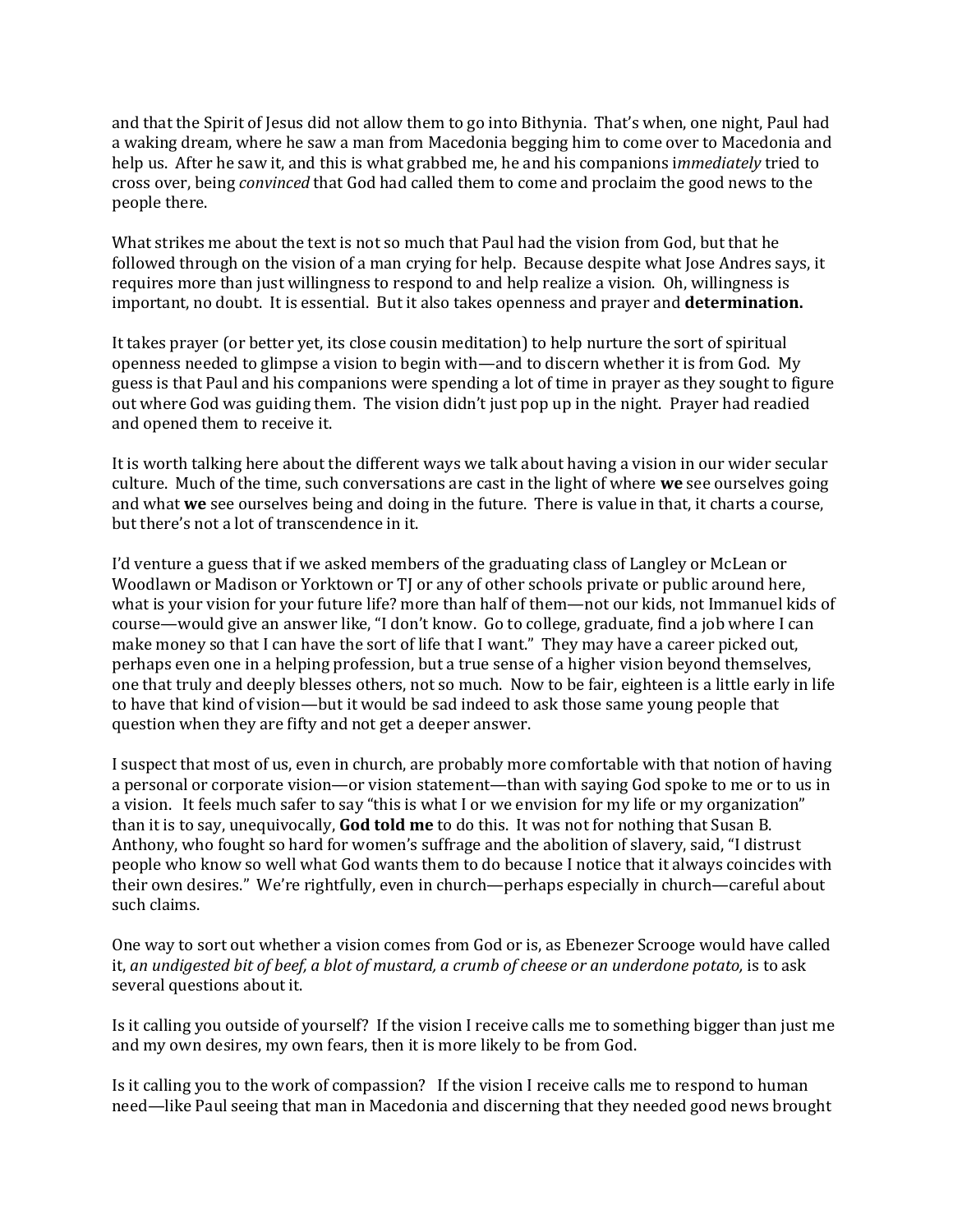to them or Jose Andres looking across the street at the place Clara Barton started her work and then feeling led to use his gifts and passion for food to make hot meals to meet the needs of a hungry world. Or consider how the FACETS Hypothermia Shelter program got started after two people without homes froze to death one winter night 15 or 20 years ago and someone vowed that would not happen again if she had anything to do with it.

If the vision I receive calls me to respond to human need, it is more than likely from God.

Is the vision tapping into who you uniquely are—your own unique gifts and talents and passions, your personal and organizational DNA? I loved getting a chance to see the video of Jonathon Reckford's commencement speech this year at the University of North Carolina. Reckford is the Executive Director of Habitat for Humanity International and is married to Nina Toups' niece. In his talk, he encouraged the young people to pay attention to what voices they were allowing to speak into their lives, how they would define what it means to be rich, and, to think about what they were uniquely gifted to do. Though he didn't put it this way, I think he was asking them to be open to God's vision for them.

Finally, is the vision calling you to the path of least resistance, to the easy, unencumbered, road? Because if the answer to that is yes, then it probably ISN'T from God.

That's why I think it's important to note that Easter People are called to be determined. After they, after we, prayerfully determine what to be determined about, Easter people push ahead, knowing that there will be resistance to their message. When Paul and Silas and Timothy and Luke and whoever else were with them set out from Troas to go to Macedonia because some man appeared to Paul in a waking dream asking for help, they had to know that they would not be greeted everywhere they went like conquering heroes. They had to know, being followers of Jesus, that the message of the Gospel and its call to serve the least of these and set at liberty those who were oppressed—would provoke some opposition. And sure enough it did—it landed them in a Philippian prison. But that didn't stop them.

After they arrived in Philippi, they went out to the river, where they supposed there was a place of prayer. And they found there some women, including a woman named Lydia, a wealthy seller of purple cloth, who listened to them—and because she was in a place of prayer, God opened her heart to listen eagerly. Then after listening to them and their message, Lydia, a leading figure in that area, decided that she wanted to be baptized—she and her household. So she was.

I love what the text says happened next. It says, "She urged them. If you have judged me to be faithful to the Lord, come and stay in my home." Then the last five words: And she prevailed upon us.

Have you ever been prevailed upon? That used to happen to me when I lived in North Carolina. I'd go and visit somebody and I'd think to myself, "I've got to watch my weight. They're feeding me really well around here." They would prevail upon me.

Pastor Aaron won't you stay and have dinner with us? I'd think, "Judith is probably making dinner at home, but maybe just a little bite would be okay here." Pastor Aaron won't you have some poundcake? They prevailed upon me so much in my seven years there that I gained and lost about 150 pounds. They prevailed upon me.

Do you know what that means? They wouldn't take no for an answer.